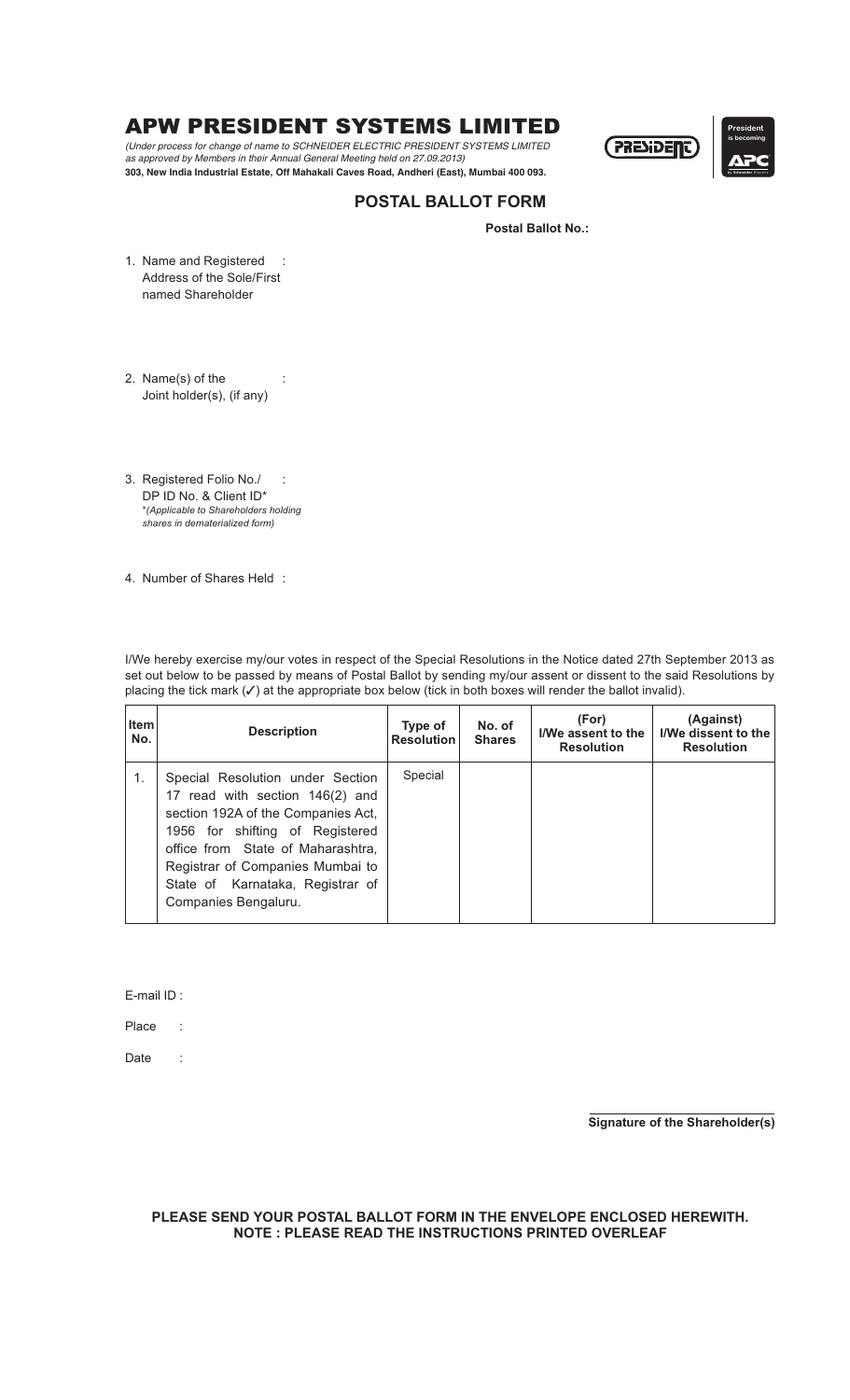### **INSTRUCTIONS**

- 1. A Shareholder desiring to exercise vote by Postal Ballot may complete the Postal Ballot Form (no other form or photocopy thereof is permitted) and send it to the Scrutinizer in the attached stamped self-addressed envelope. The self-addressed envelope bears the address of the Scrutinizer. Postage will be borne and paid by the Company. However, the envelope containing the Postal Ballot Form, if sent by courier at the expense of the shareholder, will also be accepted.
- 2. Duly completed Postal Ballot Form should reach not later than 5.00 p.m. on 11th November 2013. All Postal Ballot Forms received thereafter will be strictly treated as if the reply from the shareholder has not been received.
- 3. Assent or dissent to the proposed resolution may be recorded by placing a tick mark  $(V)$  in the appropriate column.
- 4. This form is to be completed and signed by the shareholder (as per signature registered with the Company). In case of joint holding, this form should be completed and signed by the first-named shareholder and in his/her absence, by the next named shareholder. There will be only one postal ballot form for every folio irrespective of the number of joint holder(s).
- 5. In case the form is signed by the Power of Attorney holder for and on behalf of the shareholder, it must be accompanied by a certified true copy of the power of attorney. If such power of attorney is already registered with the Company, the Power of Attorney holder should quote the registration number beneath his/her signature. In case of shares held by companies, trusts, societies, etc., the duly completed Postal Ballot Form should be accompanied by a certified true copy of the Board Resolution/ Authority.
- 6. Unsigned Postal Ballot Form will be rejected.
- 7. Members are requested not to send any other paper alongwith the Postal Ballot Form in the enclosed self-addressed envelope since all such envelopes will be sent to the Scrutinizer and any extraneous paper found in such envelope would be destroyed by the Scrutinizer.
- 8. A member may request for duplicate Postal Ballot Form, if so required by writing to Corporate Office at c/o Schneider Electric, Marwah House, 2nd Floor, Krishanlal Marwah Marg, Sakinaka, Andheri (East), Mumbai - 400072. However, the duly filled in duplicate Postal Ballot Form should reach the Scrutinizer not later than the close of business hours on 11th November 2013.
- 9. The attached self-addressed envelope is only for the limited purpose of this postal ballot process and the same should not be used by the shareholders for sending any other correspondence to the Company.
- 10. The exercise of vote through Postal Ballot is not permitted through a proxy.
- 11. Voting rights shall be reckoned on the paid up value of shares registered in the name of the shareholder on 10th October 2013 (i.e. date of dispatch).
- 12. The Scrutinizer's decision on the validity of the Postal ballot Form would be final.
- 13. The date of declaration of results of the postal ballot (i.e. 12th November 2013) shall be the date on which the resolution would be deemed to have been passed, if approved by requisite majority.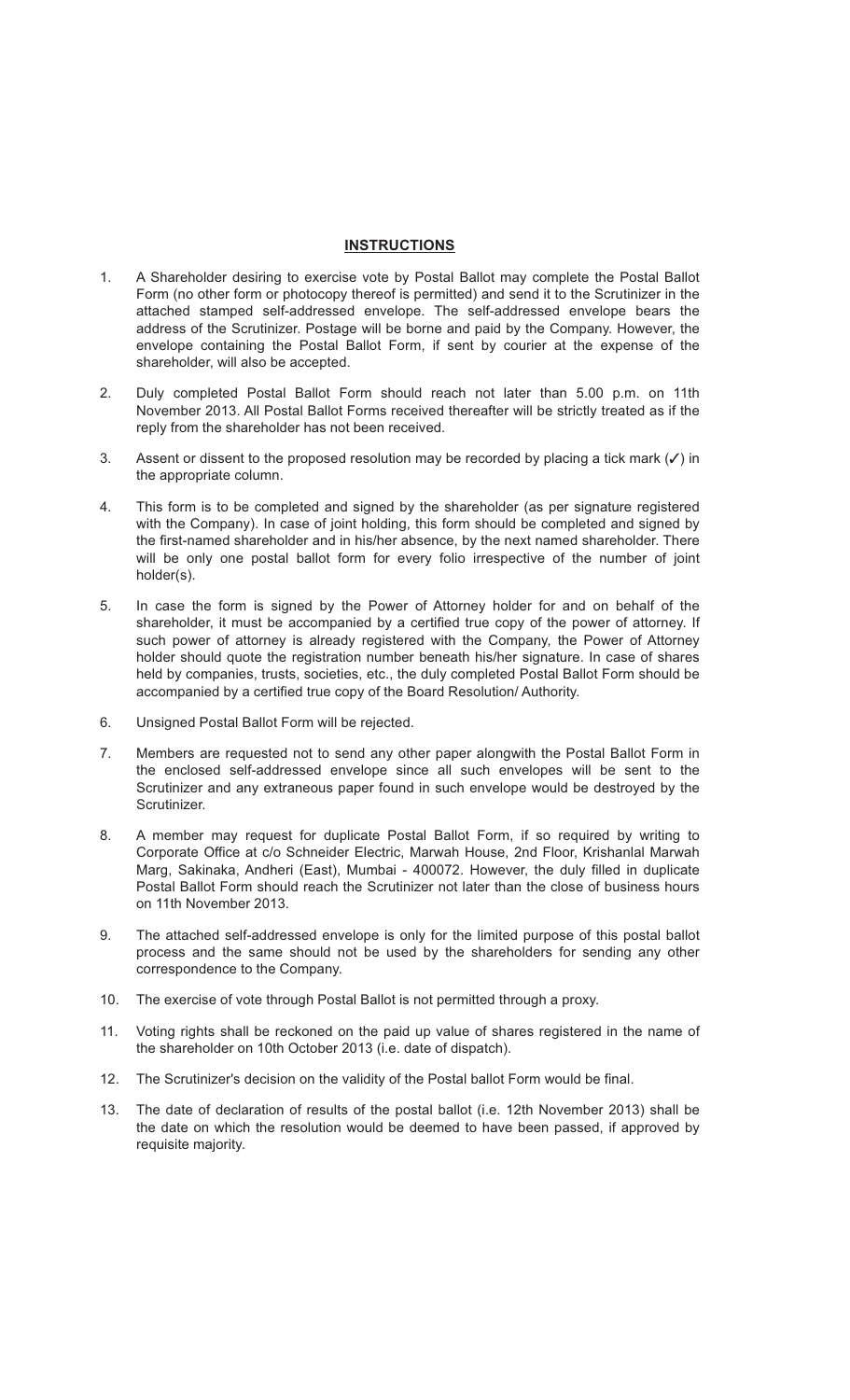## APW PRESIDENT SYSTEMS LIMITED

*(Under process for change of name to SCHNEIDER ELECTRIC PRESIDENT SYSTEMS LIMITED as approved by Members in their Annual General Meeting held on 27.09.2013)* **303, New India Industrial Estate, Off Mahakali Caves Road, Andheri (East), Mumbai 400 093.** by **Schneider** Electric



# **President is becoming**

### **NOTICE OF POSTAL BALLOT**

### **Notice pursuant to Section 192A(2) of the Companies Act, 1956**

To the Members of the Company,

Notice is hereby given that the Special Resolutions set out below are proposed to be passed through Postal Ballot in accordance with Section 192A of the Companies Act, 1956 ('the Act') read with the Rules made thereunder, the Board of Directors of the Company ('the Board') proposes the same for the approval by Members by means of voting by means of Postal Ballot.

An Explanatory Statement pursuant to Section 173(2) of the Act setting out all material facts relating to the Resolution is annexed hereto alongwith a Postal Ballot Form for consideration of Members.

The Board has appointed Mr. Abbas Lakdawalla, Practicing Company Secretary, as Scrutinizer for conducting the voting process through Postal Ballot in accordance with the law and in a fair and transparent manner.

Members are requested to read carefully the instructions printed in the Postal Ballot Form and return the said Postal Ballot Form (no other Form or photocopy thereof is permitted) duly completed, in the attached self-addressed postage prepaid envelope so as to reach the Scrutinizer on or before 11th November 2013. Responses received from Members after 11th November 2013 shall be treated as if no response is received in terms of Rule 5(f) of the Companies (Passing of the Resolution by Postal Ballot) Rules, 2001. Members are therefore requested to send the duly completed Postal Ballot Forms well before 11th November 2013 providing sufficient time for postal transit. The Scrutinizer will submit his Report and the result of the Postal Ballot shall be announced at the Registered Office of the Company on 12th November 2013.

1. To consider and, if thought fit, to pass the following Resolution as **Special Resolution:**

"RESOLVED THAT pursuant to provisions of section 17 read with section 146(2) and section 192A and other applicable provisions, if any of the Companies Act, 1956 and subject to the confirmation of the Regional Director and subject to other legislation, rules and guidelines as may be necessary and applicable and subject to such consents and approvals as may be required the consent of the members of the Company be and is hereby accorded to shift the Registered Office of the Company from the State of Maharashtra, Mumbai to State of Karnataka, Bengaluru."

**"RESOLVED FURTHER THAT** the clause II of the Memorandum of Association of the Company be and is hereby altered by substituting the following;

II. The Registered Office of the Company shall be situated in the State of Karnataka, within the jurisdiction of Registrar of Companies, Bengaluru."

**"RESOLVED FURTHER THAT** Mr. Swaminathan Venkatraman Managing Director and Mr. K. K Bhavsar, Company Secretary be and are hereby either jointly or severally authorised to file the Petition before the Regional Director, Western Region under section 17 of the Companies, Act, 1956 and making an application to the Stock Exchange if required for confirmation of the change in the Registered Office of the Company from State of Maharashtra, Registrar of Companies Mumbai to State of Karnataka, Registrar of Companies Bengaluru."

**"RESOLVED FURTHER THAT** for the purpose of giving effect to change of Registered Office from Mumbai to Bengaluru, Mr. Swaminathan Venkatraman Managing Director and Mr. K. K Bhavsar, Company Secretary be and are hereby authorized jointly and severally to take all necessary steps, including but not limited to, filling an application(s), to sign all letters, Notices, Affidavits and all related documents including Creditor's Notice and to enter in to any documentation to give effect to this resolution and to give such directions as may be necessary to settle any questions or difficulty which may arise in regard thereto in such manner and to do such other acts, things and deeds as may be considered to be necessary or expedient for the purpose of giving effect to this resolution."

By Order of the Board of Directors

(K. K. Bhavsar) Company Secretary

Place : Mumbai, 27th September, 2013

303, New India Industrial Estate, Off Mahakali Caves Road, Andheri (East), Mumbai - 400093 **Registered Office:**

**P.T.O.**